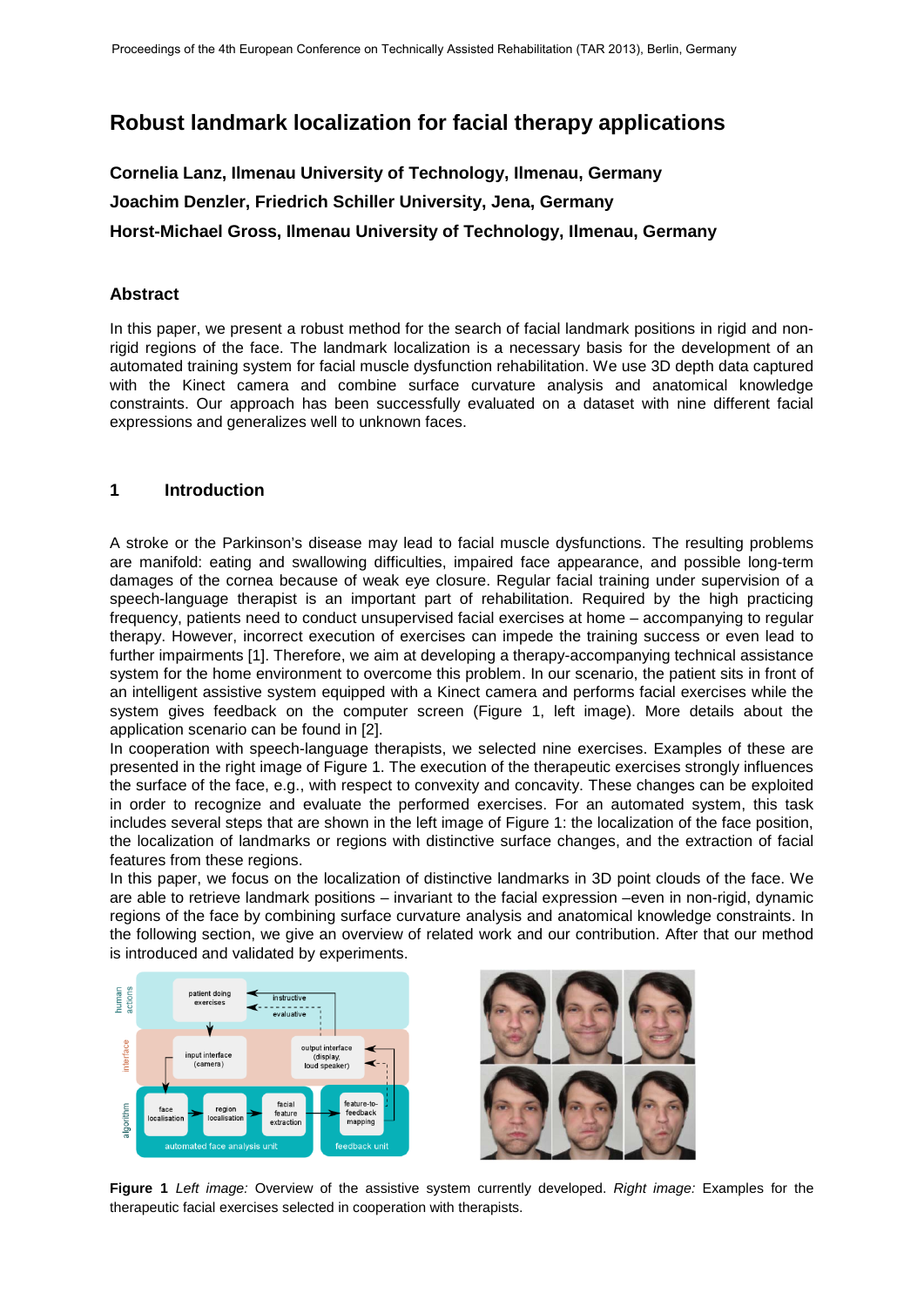# **2 Related Work and Contribution**

In literature, there are different approaches for landmark detection. Whereas some approaches are based on color data (e.g., [3], [4], [5]) others use depth information (e.g., [6], [7]). In our approach, we also employ depth information because of the exercises large influence on the face surface and the independence of lighting conditions. Many approaches for depth information make use of the characteristic surface properties in rigid areas of the face, like the nose tip, the eye corners, and the nose corners. The method presented in [6] is based on curvature analysis in combination with relief curves in order to obtain the position of these landmarks. In [7], a graph matching approach is employed for the localization of the inner eye corners and the nose tip. The approach from [8] combines 3D range and 2D intensity data for the detection of eye, nose, and mouth landmarks. However, they evaluate their method on a database of images with a limited number of facial expressions (only neutral and smile).

The contribution of this paper is that we complement curvature analysis, which is a common method in landmark localization, with anatomical knowledge. This enables the localization of landmarks in regions with less distinctive and constant surface curvature, for example on the mandible of the face. Furthermore, we obtain a consistent feedback system, because surface curvature can also be successfully employed for the recognition of therapeutic exercises as it was shown in [9].

## **3 Method and Experiments**

The selection of the positions that are localized in this paper was based on the landmarks and regions that were used in [9]. The left image of Figure 2 shows their distribution in the face. In order to simplify the basic idea of our approach, we focus on one facial half. Of course, the approach can be transferred to the search for the remaining landmarks in the other half.

In the following subsections, we introduce our method and necessary preprocessing steps. Furthermore, detailed information about the employed image database and the results of evaluation are given.

## **3.1 Preprocessing and image database**

The image database for our experiments was captured with the Kinect from Microsoft. Affordable hardware is an important aspect in order to facilitate the integration of the system in the therapy process. Additionally, the Kinect provides 2D color and 2.5D depth images. As a result, more information about the scenery can be obtained, and the advantages of both data types can be exploited. We transformed the 2.5D depth images to 3D point clouds in order to enable a simple calculation of intra-facial distances ([10]), which is the fundament for the anatomical knowledge constraints. Each facial point in a 3D point cloud is represented by (x, y, z)-coordinates in a metric system.

Prior to the retrieval of the landmark positions, we use the framework from [11] on the 2D images for robust face detection. Then – using the 3D information – mean and Gaussian curvatures are computed for all pixels in the bounding box [12]. This curvature computation is done once at the beginning of the procedure, and the results can be exploited in all following steps.

For the evaluation of the localization results, we employed a set of 696 images, which contain eleven different subjects. The subjects perform nine exercises that were selected in cooperation with speechlanguage therapists.In order to generate a reference for the evaluation of the automatically retrieved landmark positions, in all images landmark positions were labeled manually as well.

## **3.2 Steps of the Landmark Localization**

We use a cumulative and iterative method for the localization of landmarks. The word cumulative implies that the approach starts with the search of landmark positions in rigid areas of the face and then transfers the knowledge about their position to improve the results for landmarks in less distinctive and more dynamic facial areas. The process, which is visualized in Figure 3, starts with the localization of the nose tip. It has a distinctive elliptical convex curvature and, therefore, can robustly be detected by using thresholds for the mean and the Gaussian curvature ([9], [12]). However,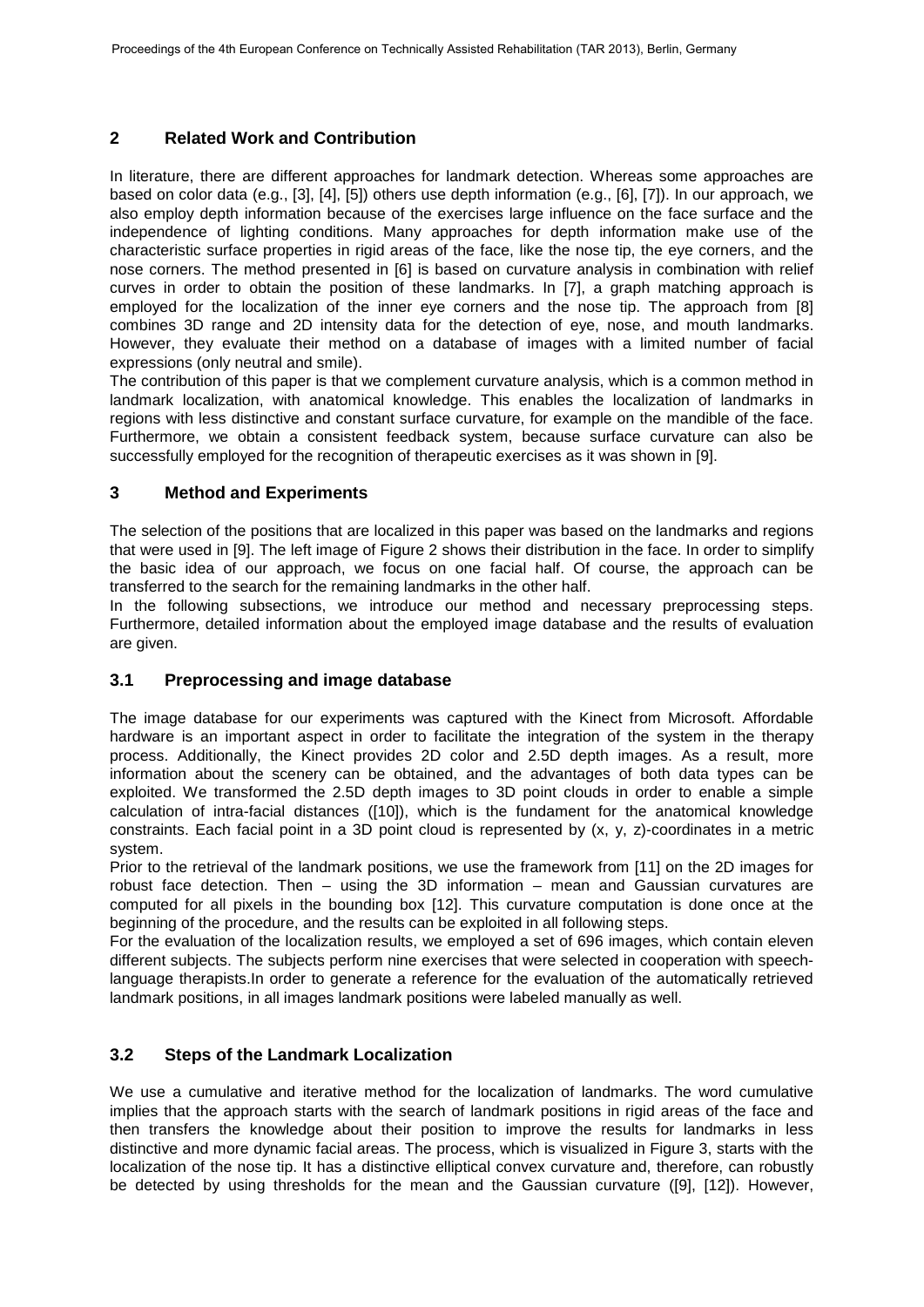localization by thresholds is restricted to the nose tip because the other landmarks lie in areas with higher surface variation. Furthermore, their curvature is less consistent between different subjects.

The remaining landmarks are now localized subsequently according to the numeration in Figure 2. In each stage, the search space is constrained by using the minimum and maximum distance to the previously localized landmarks (Figure 2, center image). This constraint reduces false positive candidates. The distance values were determined on a small subset of 99 randomly selected images. Their value varies depending on the subject, the selected landmarks, and the performed exercises. In the next steps various features are extracted from the candidate pixels. These include: the Gaussian and the mean curvature values of the 3x3 neighborhood, the absolute value of the distance to the nose tip, and surface path profiles between the candidate pixels and the nose tip.

The surface path profiles contain the depth differences between ten equally spaced points on the shortest connection of the two landmarks. In contrast to the previously mentioned distances between the landmarks, which measure the Euclidean distances, the profiles run on the surface of the face. Now, for each candidate pixel, a support Vector Machine (SVM) with a Radial Basis Function is applied ([13]). All images of the person that is present in the test image are excluded from the training set. The result of the classification is a set of few candidate pixels.

In the post-processing step, we calculate the mean position of these landmarks in order to obtain an estimation for the landmark position. Now the process is iterated until all seven landmarks are detected. For landmarks number 6 and 7, feature extraction and SVM classification is omitted because curvature values in these regions are not distinctive enough and similar to a large neighborhood. However, there is enough distance information because of the previously detected five or six landmarks in order to constrain the search space to few pixels and calculate the mean position using these pixels. For landmark 6, we additionally compute an edge image using a Sobel operator in order to find areas with larger depth difference. These are located on the transition from the chin to the throat.



**Figure 2***Left image*: The facial landmarks numbered according to the order of localization. *Center image*: Constrained region for the inner eye corner (landmark number 4). *Right image*: Candidate pixels for landmark number 3 after the SVM classification.



**Figure 3** Procedure of the landmark localization. The variable *m* represents the number of detected landmarks.

#### **3.3 Experiments and Discussion**

In this section, we evaluate our method by comparison of the manually labeled positions with the automatically localized positions. The mean and standard deviations are plotted in the right image of Figure 3. A deviation of one pixel corresponds to about 1.5 millimeters. It can be seen that the deviation for the landmarks 6 and 7 in the non-rigid regions of the face is higher than in rigid ones. The high deviation in the chin region for the y-axis is also caused by the manual label positions, which were not marked directly on the edge between chin and throat.